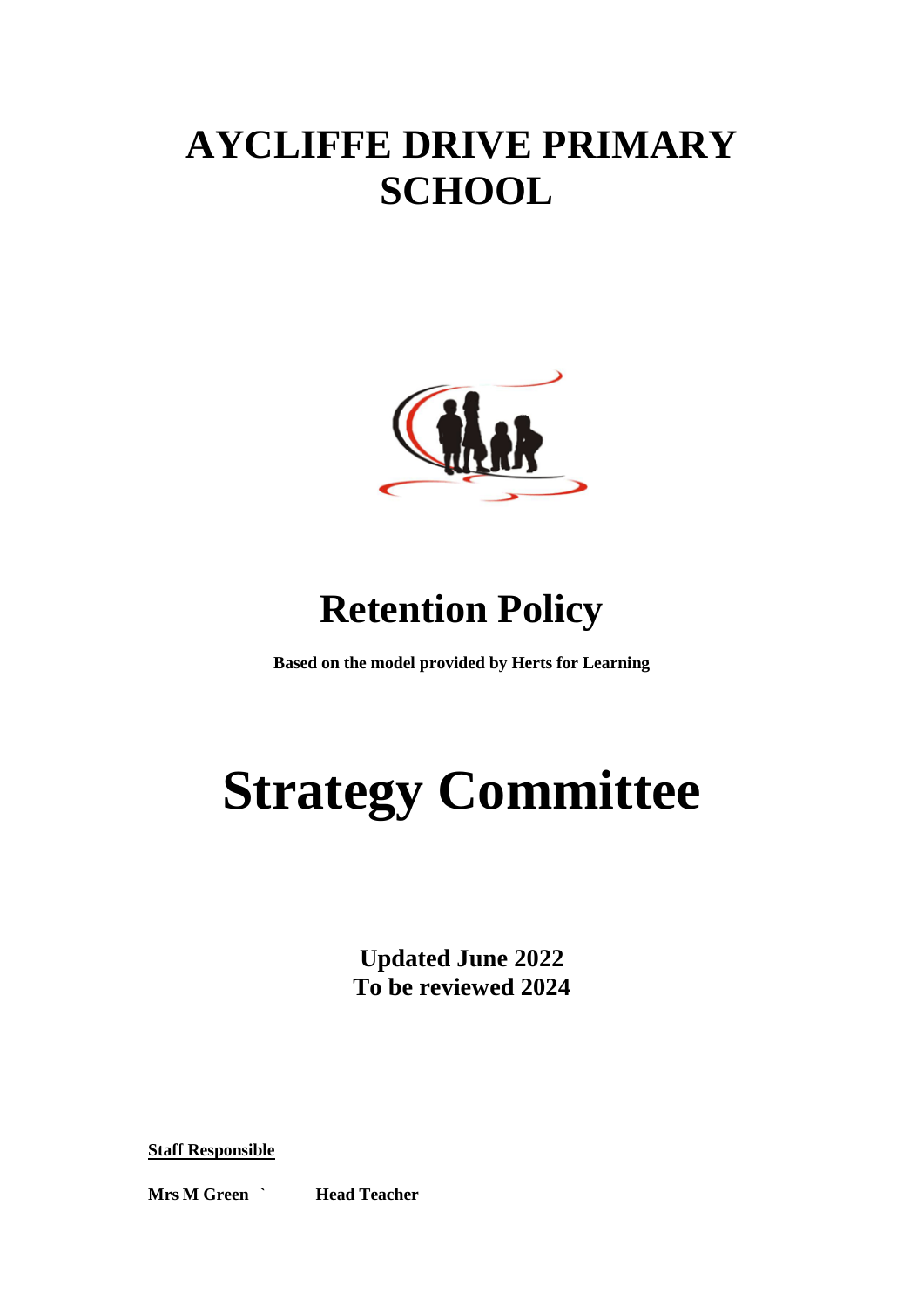#### **1 The purpose of the retention Policy**

The retention policy lays down the length of time which the record needs to be retained and the action which should be taken when it is of no further administrative use.

Members of staff are expected to manage their current record keeping systems using the retention schedule and to take account of the different kinds of retention periods when they are creating new record keeping systems.

The retention schedule refers to all information, regardless of the media in which they are stored

#### **2 What to do with records once they have reached the end of their administrative life**

#### **2a Destruction of records**

Where records have been identified for destruction they should be disposed of in an appropriate way. All records containing personal information, or sensitive policy information should be shredded or burnt before disposal

#### **2b Transfer of records to the Archives**

Where records have been identified as being worthy of permanent preservation, arrangements should be made to transfer the records to the Archives

#### **2c Transfer of information to other media**

Where lengthy retention periods have been allocated to records, members of staff may wish to consider converting paper records to other media such as digital media. The lifespan of the media and the ability to migrate data where necessary should always be considered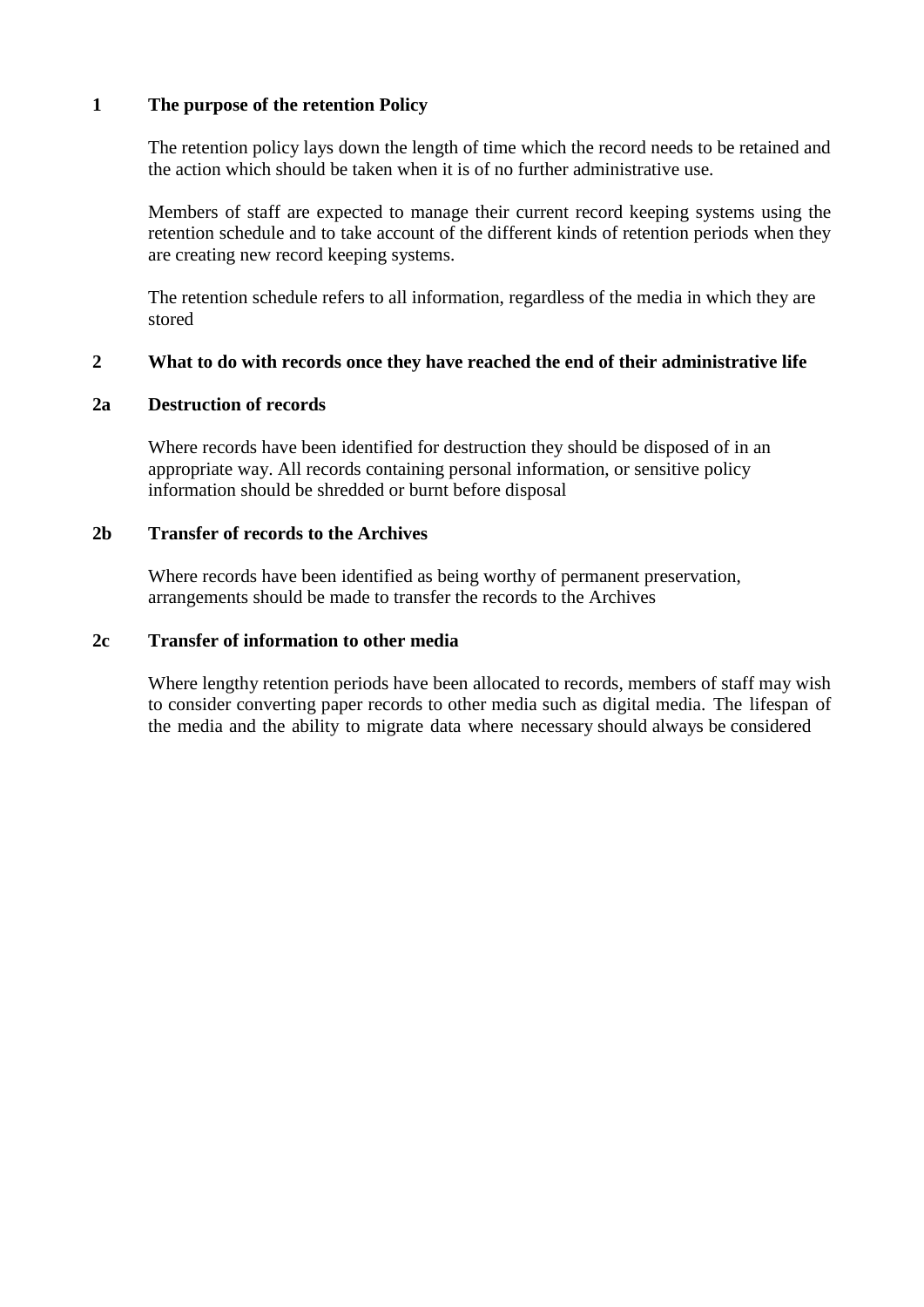| <b>Governors</b>                                                      |                                       |                                              |                                                                                                                                               |  |
|-----------------------------------------------------------------------|---------------------------------------|----------------------------------------------|-----------------------------------------------------------------------------------------------------------------------------------------------|--|
| <b>Basic file description</b>                                         | <b>Statutory</b><br><b>Provisions</b> | <b>Retention Period</b><br>[operational]     | Action at the end of the administrative<br>life of the record                                                                                 |  |
| Minutes                                                               |                                       |                                              |                                                                                                                                               |  |
| Principal set (signed)<br>$\bullet$                                   |                                       | Permanent                                    | Retain in school for 6 years from date of<br>meeting                                                                                          |  |
| Agendas                                                               |                                       | Date of meeting                              | <b>DESTROY</b>                                                                                                                                |  |
| Reports                                                               |                                       | Date of report $+6$ years                    | Retain in school for 6 years from date of<br>meeting                                                                                          |  |
| <b>Instruments of Government</b>                                      |                                       | Permanent                                    | Retain in school whilst school is open                                                                                                        |  |
| <b>Action Plans</b>                                                   |                                       | Date of action plan $+3$ years               | <b>DESTROY</b>                                                                                                                                |  |
| Policy documents                                                      |                                       | Expiry of policy                             | Retain in school whilst policy is operational<br>(this includes if the expired policy is part of<br>a past decision making process)           |  |
| <b>Complaints files</b>                                               |                                       | Date of resolution of complaint +<br>6 years | Retain in school for the first six years<br>Review for further retention in the case of<br>contentious disputes<br>Destroy routine complaints |  |
| Reports required by the Department for Education and<br><b>Skills</b> |                                       | Date of report $+$ 10 years                  |                                                                                                                                               |  |

 $\Gamma$ 

| 2. Management                                                                                                                                      |                                       |                                            |                                                               |  |
|----------------------------------------------------------------------------------------------------------------------------------------------------|---------------------------------------|--------------------------------------------|---------------------------------------------------------------|--|
| <b>Basic file description</b>                                                                                                                      | <b>Statutory</b><br><b>Provisions</b> | <b>Retention Period</b><br>[operational]   | Action at the end of the administrative<br>life of the record |  |
| Correspondence created by head teachers, deputy head<br>teachers, heads of year and other members of staff with<br>administrative responsibilities |                                       | Date of correspondence + 3 years   DESTROY |                                                               |  |
| Professional development plans                                                                                                                     |                                       | 6 years                                    | <b>DESTROY</b>                                                |  |
| School development plans                                                                                                                           |                                       | 6 years                                    | Review                                                        |  |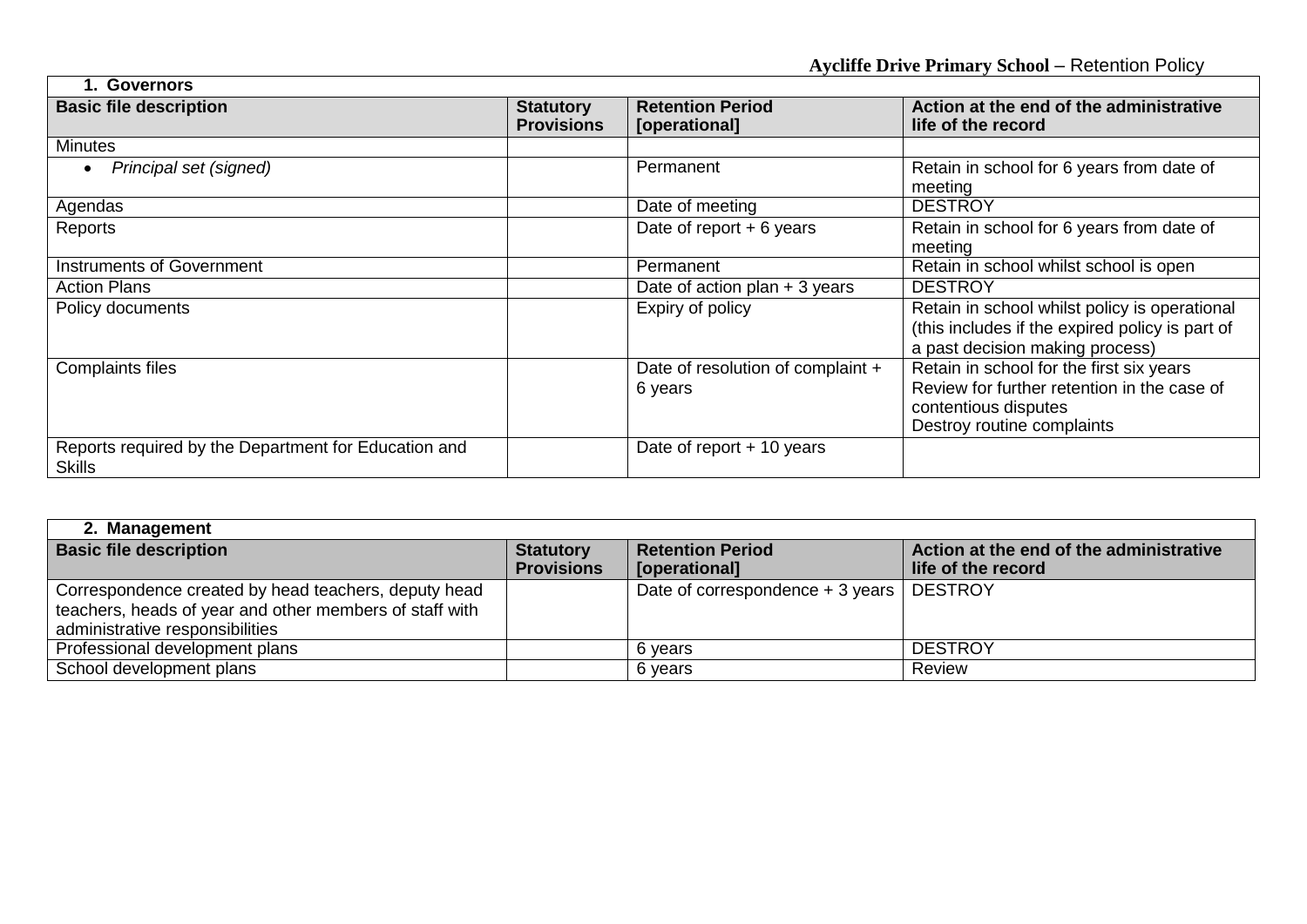| 3. Pupils                                               |                       |                                    |                                           |
|---------------------------------------------------------|-----------------------|------------------------------------|-------------------------------------------|
| <b>Basic file description</b>                           | <b>Statutory</b>      | <b>Retention Period</b>            | Action at the end of the administrative   |
|                                                         | <b>Provisions</b>     | [operational]                      | life of the record                        |
| <b>Admission Registers</b>                              |                       | Date of last entry in the book (or | Retain in the school for 6 years from the |
|                                                         |                       | file) $+ 6$ years                  | date of the last entry.                   |
| Attendance registers                                    |                       | Date of register $+3$ years        | <b>DESTROY</b>                            |
| Pupil record cards                                      |                       | DOB of the pupil + 25 years        | <b>DESTROY</b>                            |
| Pupil files                                             |                       | DOB of the pupil + 25 years        | <b>DESTROY</b>                            |
| Special Educational Needs files, reviews and Individual |                       | DOB of the pupil + 52 year         | <b>DESTROY</b>                            |
| <b>Education Plans</b>                                  |                       |                                    |                                           |
| Letters authorising absence                             |                       | Date of absence $+2$ years         | <b>DESTROY</b>                            |
| <b>Examination results</b>                              |                       |                                    |                                           |
| Public<br>$\bullet$                                     |                       | Year of examinations $+6$ years    | <b>DESTROY</b>                            |
| Internal examination results<br>$\bullet$               |                       | Current year + 5 years             | <b>DESTROY</b>                            |
| Any other records created in the course of contact with |                       | Current year + 3 years             | Review at the end of 3 years and either   |
| pupils                                                  |                       |                                    | allocate a further retention period or    |
|                                                         |                       |                                    | <b>DESTROY</b>                            |
| Statement maintained under The Education Act 1996 -     | SEN and               | $DOB + 30$ years                   | DESTROY unless legal action is pending    |
| Section 324                                             | <b>Disability Act</b> |                                    |                                           |
| Proposed statement or amended statement                 | SEN and               | $DOB + 30$ years                   | DESTROY unless legal action is pending    |
|                                                         | Disability Act        |                                    |                                           |
| Advice and information to parents regarding educational | SEN and               | 12 years                           | DESTROY unless legal action is pending    |
| needs                                                   | <b>Disability Act</b> |                                    |                                           |
| <b>Accessibility Strategy</b>                           | SEN and               | 12 years                           | DESTROY unless legal action is pending    |
|                                                         | <b>Disability Act</b> |                                    |                                           |

ா

| 4. Curriculum                 |                                       |                                          |                                                               |
|-------------------------------|---------------------------------------|------------------------------------------|---------------------------------------------------------------|
| <b>Basic file description</b> | <b>Statutory</b><br><b>Provisions</b> | <b>Retention Period</b><br>[operational] | Action at the end of the administrative<br>life of the record |
| Curriculum development        |                                       | Current year $+ 6$ years                 | <b>DESTROY</b>                                                |
| Curriculum returns            |                                       | Current year + 3 years                   | <b>DESTROY</b>                                                |
| School syllabus               |                                       | Current year + 1 year                    |                                                               |
| Schemes of work               |                                       | Current year + 1 year                    |                                                               |
| Timetable                     |                                       | Current year + 1 year                    |                                                               |
| Class record books            |                                       | Current year + 1 year                    |                                                               |
| <b>Examination results</b>    |                                       | Current year $+ 6$ years                 | <b>DESTROY</b>                                                |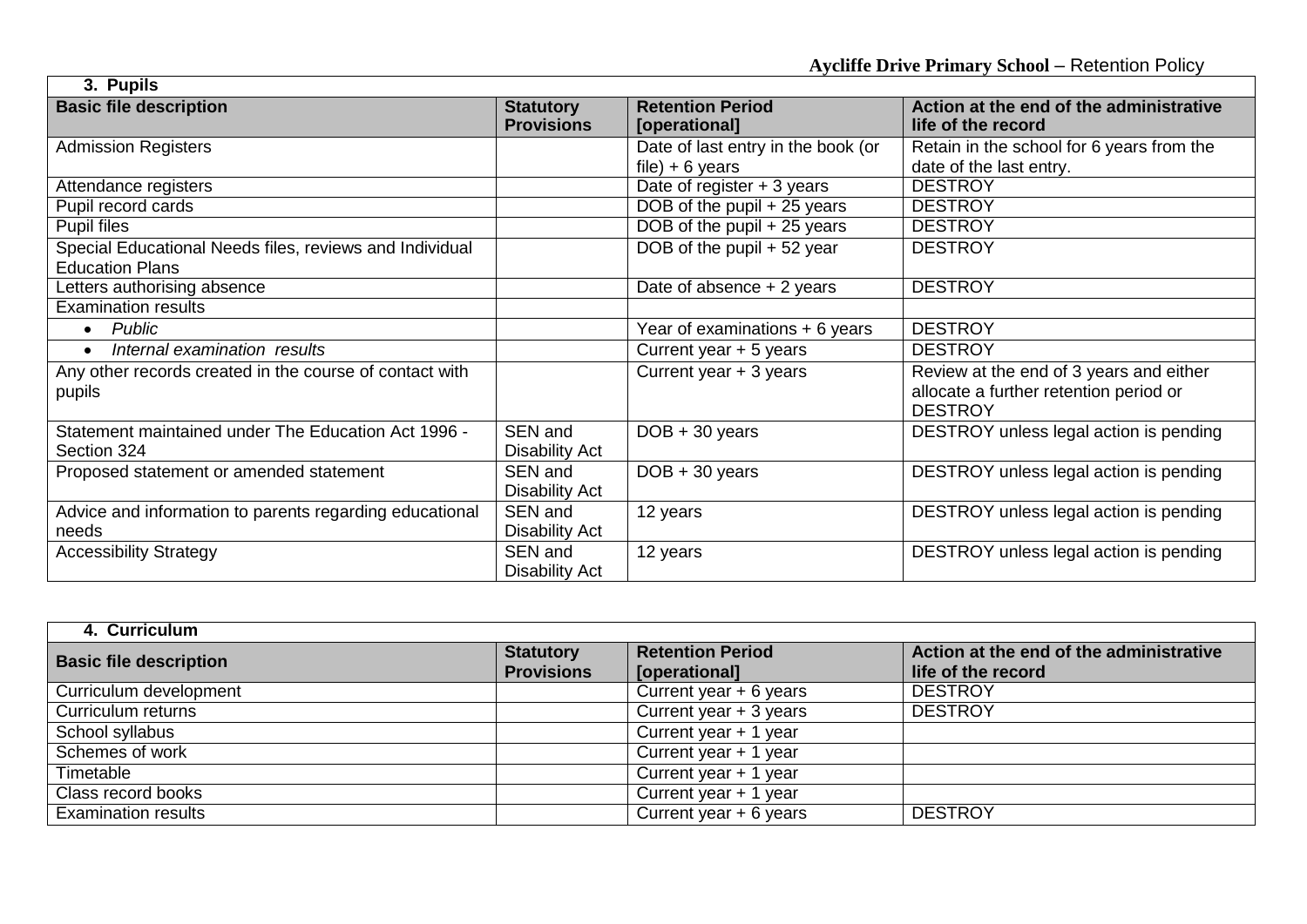| 5. Personnel                                      |                      |                                           |                                               |  |
|---------------------------------------------------|----------------------|-------------------------------------------|-----------------------------------------------|--|
| <b>Basic file description</b>                     | <b>Statutory</b>     | <b>Retention Period</b>                   | Action at the end of the administrative       |  |
|                                                   | <b>Provisions</b>    | [operational]                             | life of the record                            |  |
| Timesheets, sick pay                              |                      | Current year $+ 6$ years                  | <b>DESTROY</b>                                |  |
| <b>Staff Personal files</b>                       |                      | $\overline{\text{Termination}} + 7$ years | <b>DESTROY</b>                                |  |
| Interview notes and recruitment records           |                      | Date of interview $+6$ months             | <b>DESTROY</b>                                |  |
| Pre-employment vetting information (including CRB | CRB guidelines       | Date of check $+6$ months                 | <b>DESTROY</b>                                |  |
| checks)                                           |                      |                                           |                                               |  |
| Disciplinary proceedings:                         |                      |                                           |                                               |  |
| Oral warning<br>$\bullet$                         |                      | Date of warning $+ 6$ months              | <b>DESTROY</b>                                |  |
| written warning - level one<br>$\bullet$          |                      | Date of warning $+6$ months               | <b>DESTROY</b>                                |  |
| written warning - level two<br>$\bullet$          |                      | Date of warning + 12 months               | <b>DESTROY</b>                                |  |
| final warning<br>$\bullet$                        |                      | Date of warning + 18 months               | <b>DESTROY</b>                                |  |
| Records relating to accident/injury at work       |                      | Date of incident + 12 years               | Review at the end of this period. In the case |  |
|                                                   |                      |                                           | of serious accidents a further retention      |  |
|                                                   |                      |                                           | period will need to be applied                |  |
| Annual appraisal/assessment records               |                      | Current year + 5 years                    | <b>DESTROY</b>                                |  |
| Maternity pay records                             | Statutory            | Current year, +3yrs                       | <b>DESTROY</b>                                |  |
|                                                   | <b>Maternity Pay</b> |                                           |                                               |  |
|                                                   | <b>Regulations</b>   |                                           |                                               |  |
| Records held under Retirement Benefits Schemes    |                      | Current year + 6 years                    | <b>DESTROY</b>                                |  |
| (Information Powers) Regulations 1995             |                      |                                           |                                               |  |

 $\Gamma$ 

| 6. Health and Safety                                                                                              |                                                   |                                          |                                                               |
|-------------------------------------------------------------------------------------------------------------------|---------------------------------------------------|------------------------------------------|---------------------------------------------------------------|
| <b>Basic file description</b>                                                                                     | <b>Statutory</b><br><b>Provisions</b>             | <b>Retention Period</b><br>[operational] | Action at the end of the administrative<br>life of the record |
| <b>Accessibility Plans</b>                                                                                        | <b>Disability</b><br><b>Discrimination</b><br>Act | Current year + 6 years                   | <b>DESTROY</b>                                                |
| <b>Accident Reporting</b>                                                                                         | <b>Social Security</b><br><b>Regulations</b>      |                                          |                                                               |
| Adults                                                                                                            |                                                   | Current year + 3 years                   | <b>DESTROY</b>                                                |
| Children                                                                                                          |                                                   | $DOB + 25$ years                         | <b>DESTROY</b>                                                |
| <b>COSHH</b>                                                                                                      |                                                   | Current year + 10 years                  | Review                                                        |
| Incident reports                                                                                                  |                                                   | Current year + 20 years                  | <b>DESTROY</b>                                                |
| <b>Policy Statements</b>                                                                                          |                                                   | Date of expiry $+1$ year                 | <b>DESTROY</b>                                                |
| <b>Risk Assessments</b>                                                                                           |                                                   | Current year + 3 years                   | <b>DESTROY</b>                                                |
| Process of monitoring of areas where employees and<br>persons are likely to have come in contact with<br>asbestos |                                                   | Last action $+40$ years                  | <b>DESTROY</b>                                                |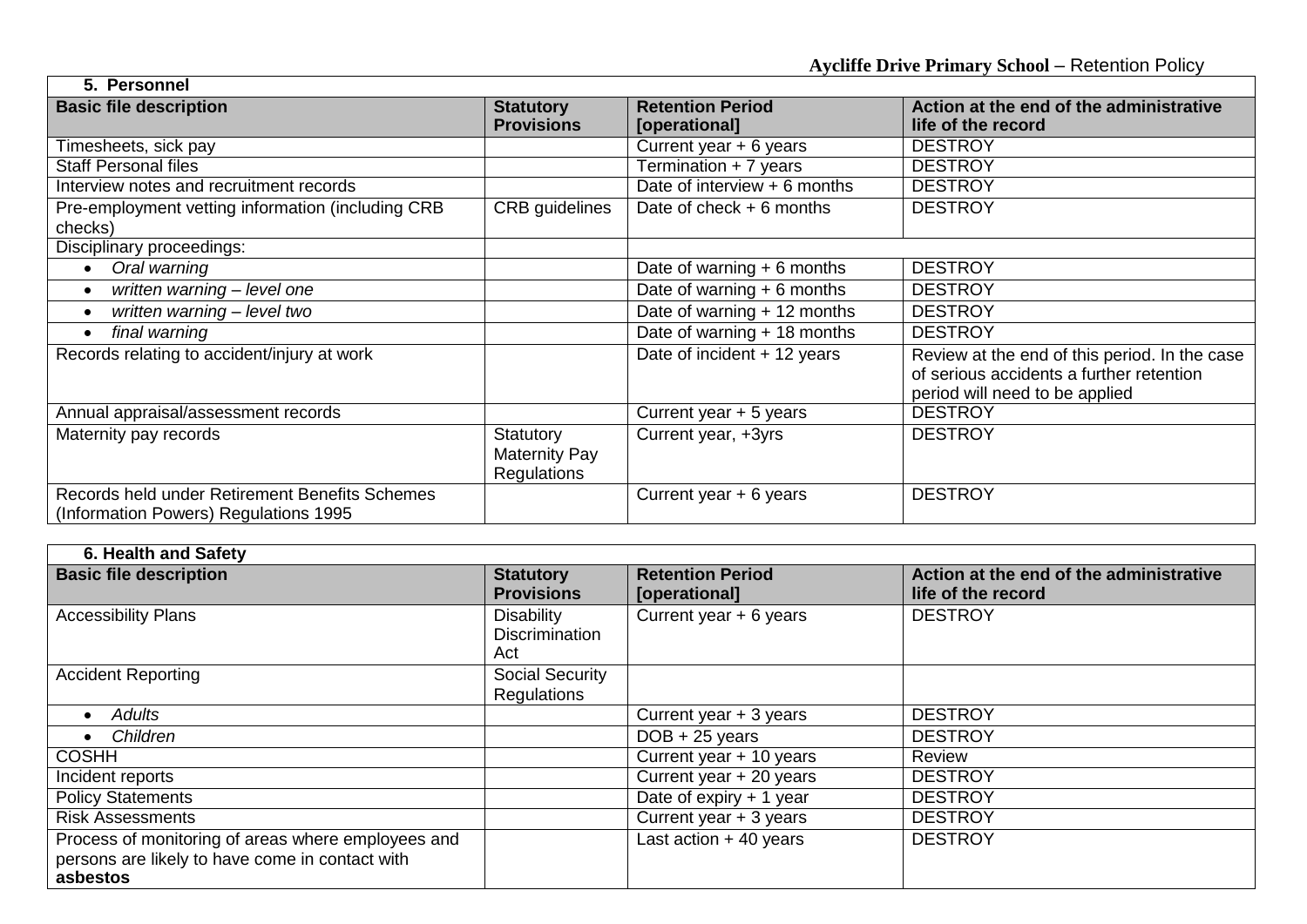| 6. Health and Safety                                                                                               |                                       |                                          |                                                               |
|--------------------------------------------------------------------------------------------------------------------|---------------------------------------|------------------------------------------|---------------------------------------------------------------|
| <b>Basic file description</b>                                                                                      | <b>Statutory</b><br><b>Provisions</b> | <b>Retention Period</b><br>[operational] | Action at the end of the administrative<br>life of the record |
| Process of monitoring of areas where employees and<br>persons are likely to have come in contact with<br>radiation |                                       | Last action $+50$ years                  | <b>DESTROY</b>                                                |
| Fire Precautions log books                                                                                         |                                       | Current year $+6$ years                  | <b>DESTROY</b>                                                |

 $\mathbf{r}$ 

| 7. Administrative                       |                                       |                                          |                                                                 |  |
|-----------------------------------------|---------------------------------------|------------------------------------------|-----------------------------------------------------------------|--|
| <b>Basic file description</b>           | <b>Statutory</b><br><b>Provisions</b> | <b>Retention Period</b><br>[operational] | Action at the end of the administrative<br>life of the record   |  |
| <b>Employer's Liability certificate</b> |                                       | Permanent whilst the school is<br>open   | DESTROY once the school has closed                              |  |
| School brochure/prospectus              |                                       | Current year + 3 years                   |                                                                 |  |
| Newsletters, ephemera                   |                                       | Current year + 1 year                    | Review to see whether a further retention<br>period is required |  |
| Visitors' book                          |                                       | Current year + 2 years                   | Review to see whether a further retention<br>period is required |  |

| 8. Finance                                               |                                       |                                            |                                                                 |  |
|----------------------------------------------------------|---------------------------------------|--------------------------------------------|-----------------------------------------------------------------|--|
| <b>Basic file description</b>                            | <b>Statutory</b><br><b>Provisions</b> | <b>Retention Period</b><br>[operational]   | Action at the end of the administrative<br>life of the record   |  |
| <b>Annual Accounts</b>                                   | Financial<br>Regulations              | Current year $+ 6$ years                   |                                                                 |  |
| Loans and grants                                         | Financial<br>Regulations              | Date of last payment on loan + 12<br>vears | Review to see whether a further retention<br>period is required |  |
| Contracts                                                |                                       | Contract completion date $+6$<br>vears     | <b>DESTROY</b>                                                  |  |
| Copy orders                                              |                                       | Current year + 2 years                     | <b>DESTROY</b>                                                  |  |
| Budget reports, budget monitoring etc                    |                                       | Current year + 3 years                     | <b>DESTROY</b>                                                  |  |
| Invoice, receipts and other records covered by the       | Financial                             | Current year $+ 6$ years                   | <b>DESTROY</b>                                                  |  |
| <b>Financial Regulations</b>                             | Regulations                           |                                            |                                                                 |  |
| Annual Budget and background papers                      |                                       | Current year $+ 6$ years                   | <b>DESTROY</b>                                                  |  |
| Debtors' Records                                         | <b>Limitation Act</b>                 | Current year $+ 6$ years                   | <b>DESTROY</b>                                                  |  |
| Applications for free school meals, travel, uniforms etc |                                       | Whilst child at school                     | <b>DESTROY</b>                                                  |  |
| Student grant applications                               |                                       | Current year + 3 years                     | <b>DESTROY</b>                                                  |  |
| Free school meals registers                              | Financial<br><b>Regulations</b>       | Current year $+ 6$ years                   | <b>DESTROY</b>                                                  |  |